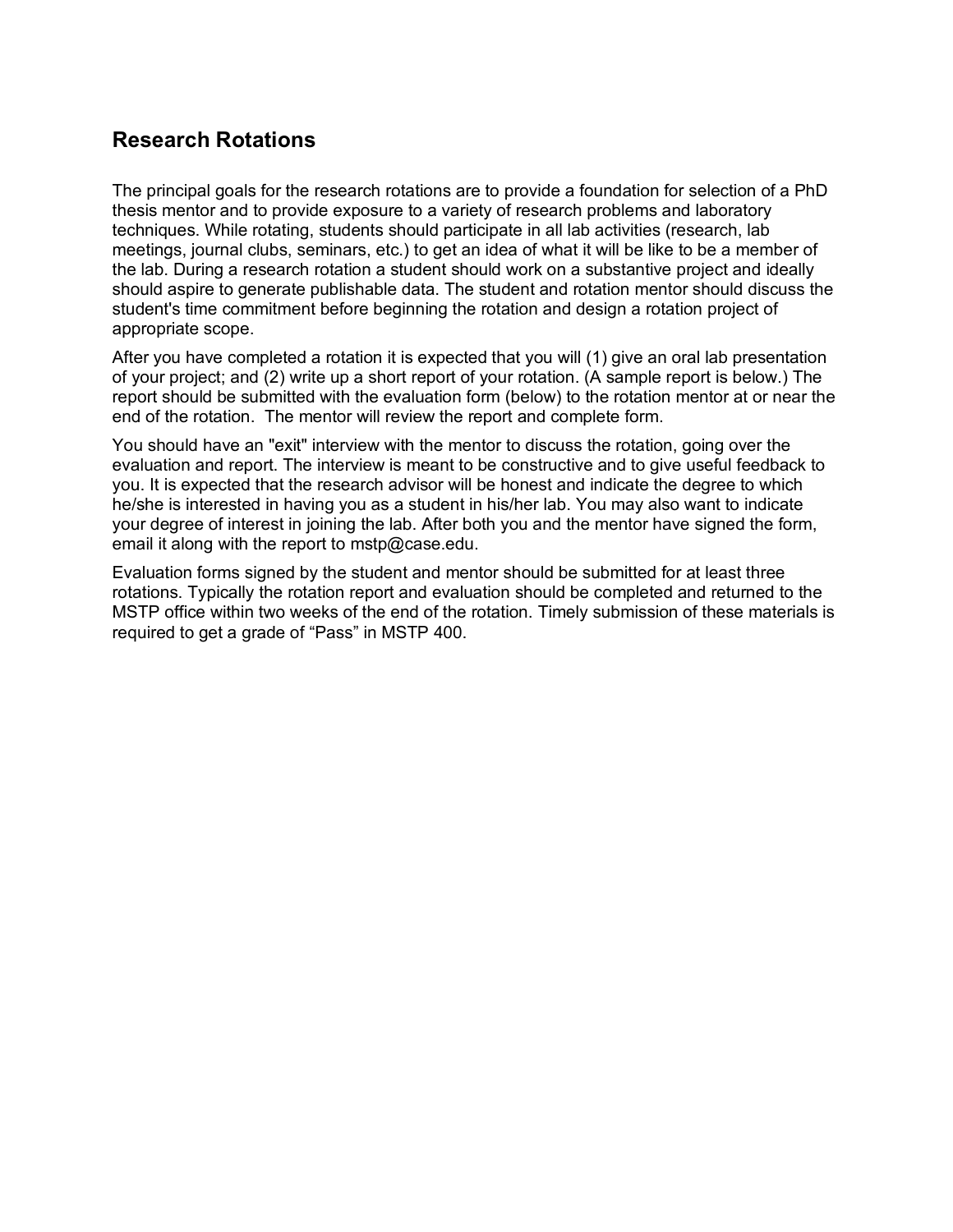### **MSTP RESEARCH ROTATION MENTORSHIP AGREEMENT**

### **Purpose of agreement**

The primary purposes of this document are to:

- 1. establish clear and uniform expectations for M1/M2 MSTP students and mentors during laboratory rotations and preliminary work in the thesis laboratory;
- 2. allow for students and mentors to enter into explicit agreement regarding these expectations; and
- 3. provide a mechanism for the resolution of conflicts that may arise between the expectations stated herein and the practices that are adopted by students and/or mentors.

A secondary purpose of this document is to enable the MSTP to maintain a written record of studentmentor pairings and ensure ongoing compliance with the policies outlined herein.

### **Expectations of students**

Students must complete research rotations during the M1 academic year (beginning in Block 2) or during the intervening summer between M1 and M2. Except in the case of extenuating circumstances, students are expected to select their thesis laboratories by the fall of the M2 year.

During the academic year, students are expected to be present in lab weekday afternoons following the completion of medical school classes, except when:

- 1. students have official, pre-arranged medical school activities (*e.g.*, Physical Diagnosis, Field Experiences) during the afternoon; or
- 2. the student must be absent for another reason (*e.g.*, medical appointment, vacation, university holiday, exams), which should be discussed in advance with the mentor.

Students are also expected to exercise flexibility with their lab schedules, particularly if extra work is needed in the evening or on weekends depending on the nature and demands of their project. During the academic year, students should commit approximately 15-25 hours per week for a number of weeks that is determined through mutual consent of the student and mentor (generally 6-10 weeks).

During the summer, students are expected to be present in lab full-time (approximately 40 hours per week), except for (1) and (2) listed above. Summer rotations should last 5-10 weeks, and this duration should be determined through mutual consent of the student and mentor.

#### **Expectations of mentors**

Mentors are expected to acknowledge that M1 and M2 MSTP students are, first and foremost, medical students, and that all required medical school activities, as well as requisite time for class preparation and mastery of the material, take priority over a student's laboratory responsibilities. Mentors are expected to honor the hour limitations given above and create a positive experience for students during these times. The mentor is also expected to convey these guidelines to any training personnel (graduate students, postdoctoral fellows, etc.) that will directly oversee the student on a day-to-day basis. In addition, mentors are expected to speak candidly with students about their funding, laboratory space and personnel, and the feasibility of accepting them into their lab. Above all, mentors are expected to provide a welcoming atmosphere, strong guidance, and the resources necessary to facilitate the execution of a rotation and/or thesis project.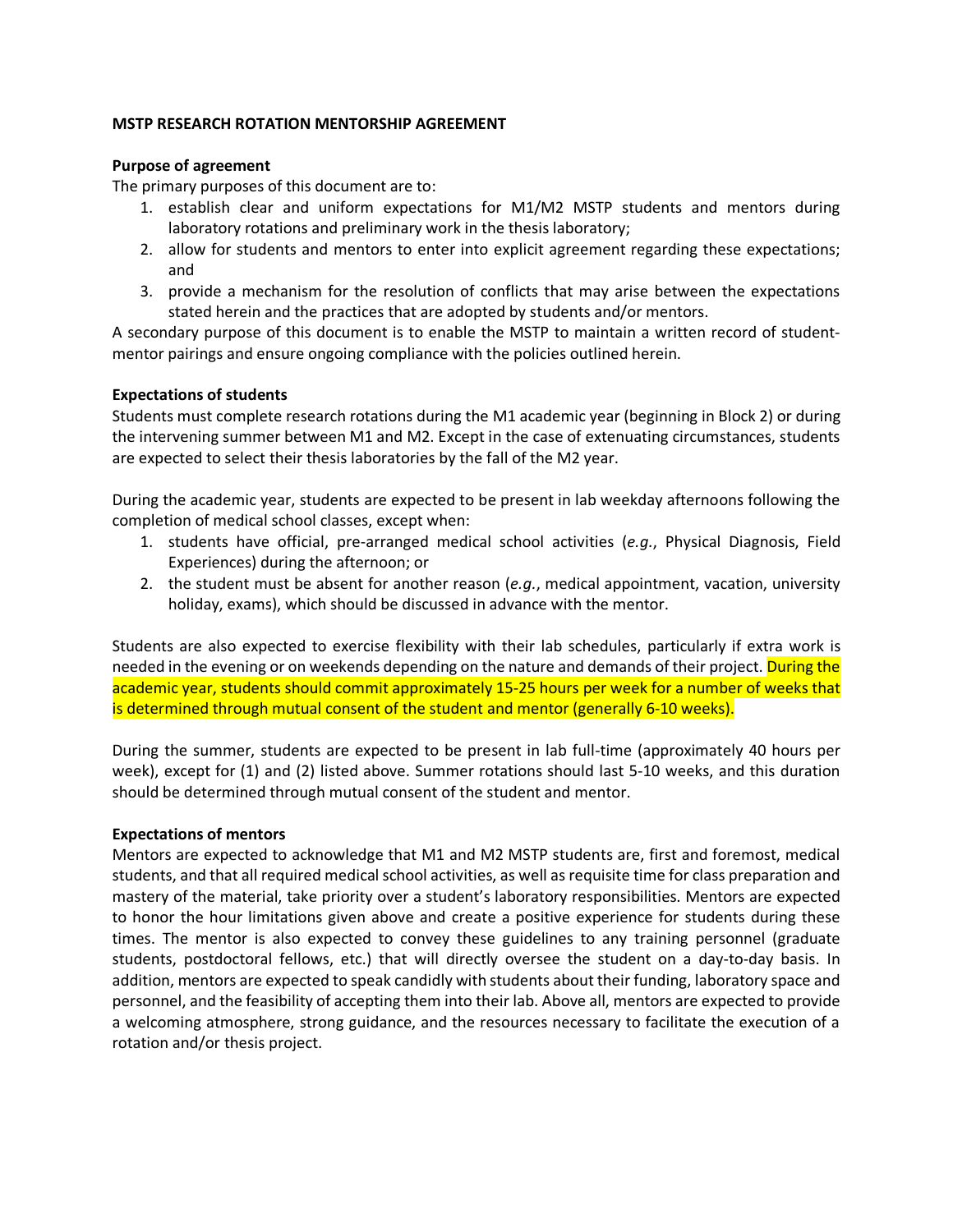#### **Resolution of conflicts**

Should conflicts arise between the expectations outlined in this document and those imposed by mentors or self-imposed by students, students and mentors should make every effort to resolve these conflicts themselves, using this document as a reference for the expectations of the MSTP. For cases in which a resolution cannot be reached, a member of the MSTP Executive Leadership (Derek Abbott, Cliff Harding, Agata Exner) will serve as a mediator between the student and mentor to devise a solution that adheres to the expectations outlined herein.

#### **Contact information for MSTP Executive Leadership**

Derek Abbott, director Email: derek.abbott@case.edu Phone: (216) 368-8564

Cliff Harding, co-director Email: cvh3@case.edu Phone: (216) 368-3611

Agata Exner, associate director Email: agata.exner@case.edu Phone: (216) 368-6727

#### **Statement of acknowledgment**

*I agree to the guidelines and expectations outlined above and attest that I will follow the processes described herein in the event that a conflict of expectations should arise.*

|                             | Date ________________ |  |  |  |
|-----------------------------|-----------------------|--|--|--|
|                             |                       |  |  |  |
|                             | Date                  |  |  |  |
| Mentor name (type or print) |                       |  |  |  |

Please sign and return to mstp@case.edu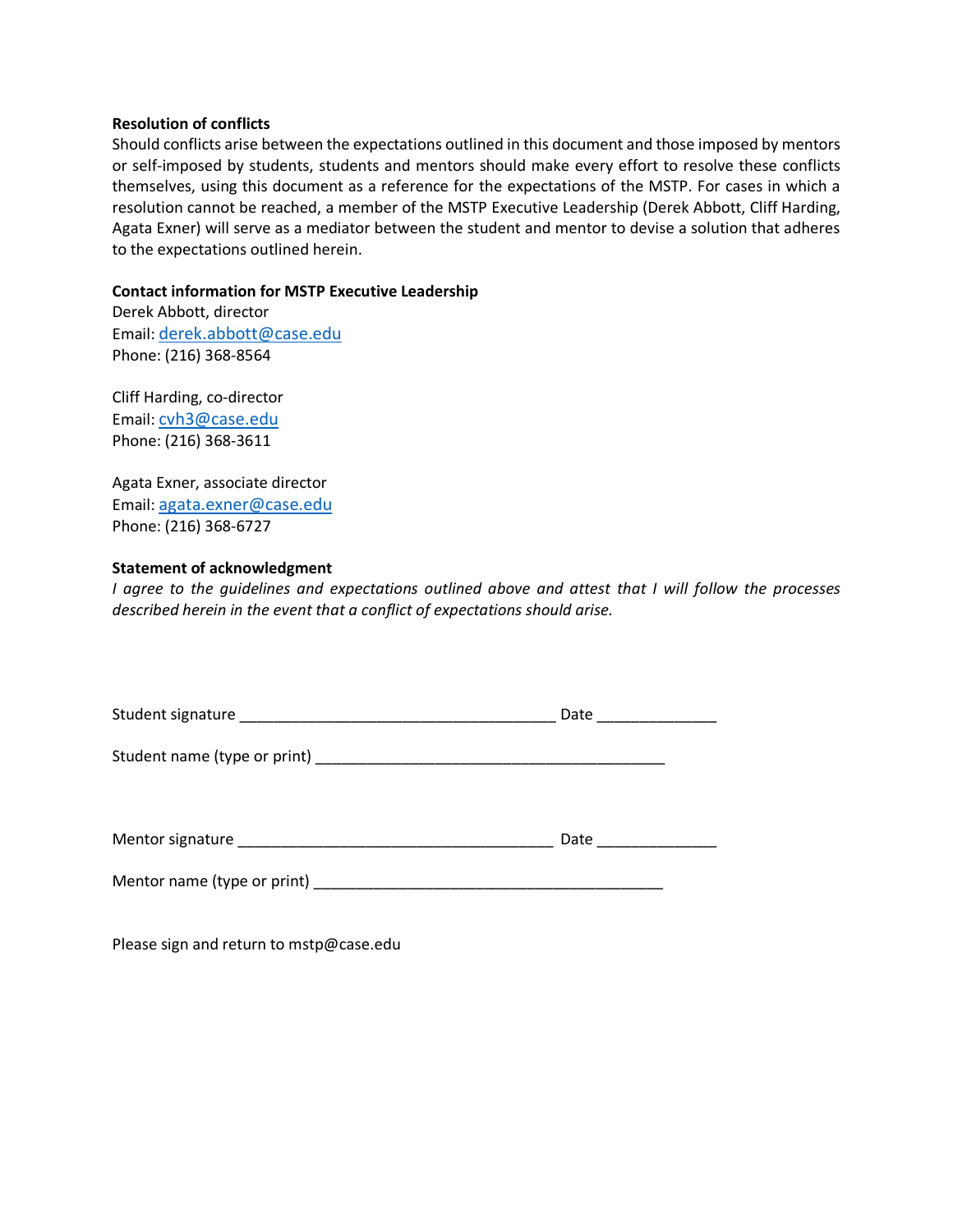# **ROTATION EVALUATION: MEDICAL SCIENTIST TRAINING PROGRAM**

| 1. Did the student spend the expected time per week in the lab? (Summer: Full time for 4-6<br>weeks; Fall or Spring: ~20 hrs/week for 8-12 weeks) Yes No                         |               |  |
|----------------------------------------------------------------------------------------------------------------------------------------------------------------------------------|---------------|--|
| 2. Did the student learn any new techniques?                                                                                                                                     | $Yes$ No $No$ |  |
| 3. Did the student get any new results or data?                                                                                                                                  | Yes No        |  |
| 4. Did the student do a lab group meeting presentation or<br>other presentation of their rotation project?                                                                       | Yes No        |  |
| 5. How would you rate the students overall performance in this rotation?                                                                                                         |               |  |
| Poor________ Average Good ________ Excellent ______                                                                                                                              |               |  |
| 6. Based on this student's performance and compatibility with the laboratory as a whole, would<br>this student be suitable for placement in your laboratory? Yes _______ No_____ |               |  |
| 7. Comments. Please address the following questions (add additional pages if<br>necessary).                                                                                      |               |  |

What are the strengths of the student? What areas need improvement? Other comments or information?

Faculty Signature **Student Signature** Student Signature

Date MSTP Director

After the student and faculty member have reviewed and signed this form, it should be emailed,along with the report, to mstp@case.edu. Students should submit a rotation evaluation within two weeks of the end of the rotation.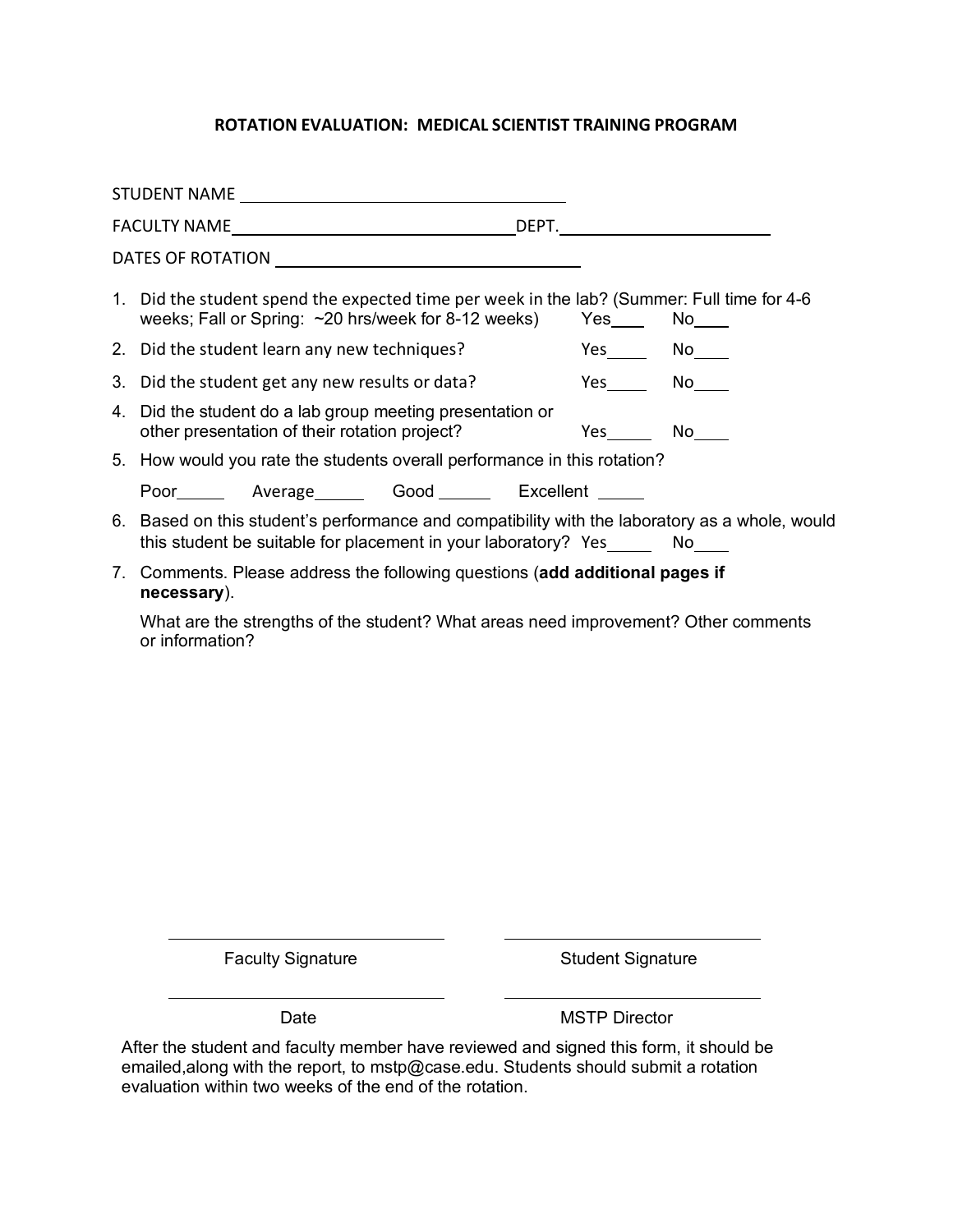# SAMPLE ROTATION REPORT

Effect of a broad-spectrum vaccine on evolutionary rate of simian-human immunodeficiency viral protein gp120 in a macaque pathogenesis model

MSTP student: ; Preceptors: Dr. Gabrielle Nickel and Dr. Eric J. Arts Abstract/Summary

From July – August 2013, I worked under the direction of Dr. Gabrielle Nickel, a postdoctorate researcher in the laboratory of Dr. Eric J. Arts, to analyze sequencing data from a collaborator's project investigating population-level changes in the viral sequence encoding glycoprotein 120 (gp120) of simian human immunodeficiency virus (SHIV) in a macaque pathogenesis model. To assess the effect of a broad-spectrum vaccine on the evolution and infectivity of the virus, the collaborator vaccinated monkeys with replication-defective SHIV pseudovirus representing the env variants of 10 different HIV-1 subtypes. As controls, animals were vaccinated with pseudovirus expressing only the B-subtype env variant. These monkeys were then infected with a SHIV clone expressing the B-subtype env variant. After 1 and 3 weeks, blood lymphocytes were collected from each monkey, and the gp120 region in a sample provirus population was PCR-amplified and deep-sequenced. As a measure of evolution in gp120 over time, we tracked changes in the frequency of predicted Nglycosylation sites. Preliminary results show differences in the rate of loss or gain of Nglycosylation sites in gp120 between different animals, presumably due to differential selection pressure of the vaccination treatment on the virus, though at this point we are still blinded to the vaccination treatment of each animal.

## Introduction

The development of an effective preventive HIV-1 vaccine has proven to be an elusive goal for many reasons, including the heterogeneity of the virus, the high mutation rate of the viral genome, and the inaccessibility of virion surface proteins to host antibodies. However, promising results from a landmark 2009 HIV-vaccine trial (RV144) that lowered the risk of acquiring HIV-1 by 31% have spurred renewed attention on this goal, with specific focus on gp120.

Gp120, a virion surface envelope glycoprotein encoded by the env gene, plays an essential role in HIV-1 infectivity, by binding the CD4 receptor and co-receptor of target CD4 Tlymphocytes and mediating viral entry. Glycosylation of this protein at arginine residues is important for this function, as the N-linked glycans are essential for the receptor bindinginduced conformational changes in gp120 necessary for membrane fusion. In addition, glycosylation provides a "glycan shield" that masks epitopes from the host immune system. This immune escape strategy makes the sequence encoding gp120 one of the most variable regions in the HIV-1 genome.

To measure the efficacy of a broad spectrum vaccine, our collaborator vaccinated 6 monkeys with a combination of pseudovirus representing the gp120 variants of each of 10 HIV-1 subtypes. After infection with the B-subtype SHIV, the gp120 region of a sample provirus population was sequenced at various time-points post-infection. I contributed to the sequence analysis for 2 of the 6 samples. As the reads covered specific sub-parts of the fulllength gp120 sequence, I first mapped each read to the known, full-length sequence using an alignment tool, MUSCLE. Next, I calculated the frequency of predicted N-linked glycosylation sites from the translated sequence reads, by developing and running a customized Perl script which finds in the sequence all matches to the pattern predictive for N-linked glycoslyation sites (Nx[ST]).